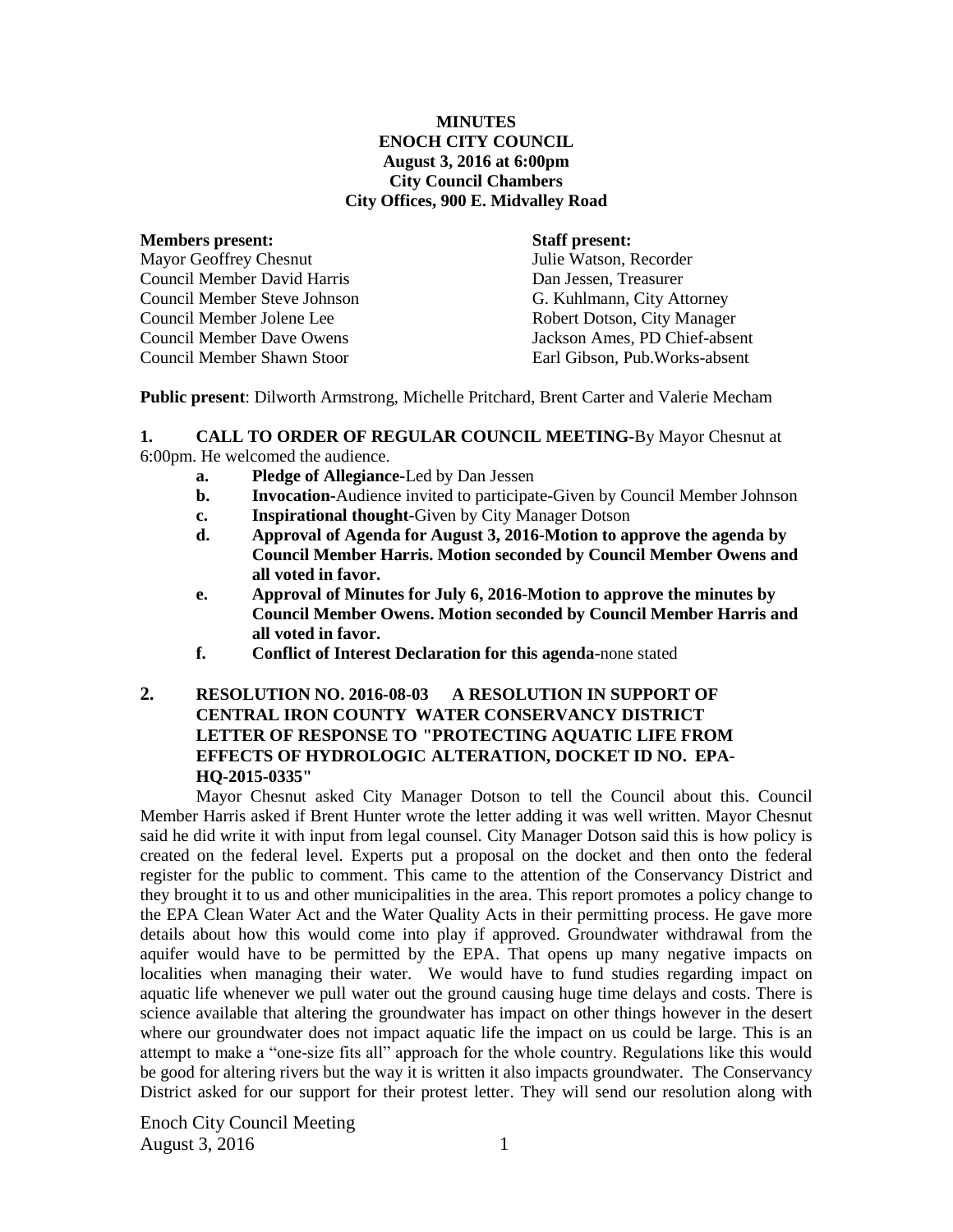others to the EPA as a comment from our area with our concerns. Mayor Chesnut asked for a motion. **Council Member Harris made a motion to approve Resolution No. 2016-08-03, a resolution in support of Central Iron County Water Conservancy District letter of response to "protecting aquatic life from effects of hydrologic alteration, docket ID No." EPA-HQ-2015-0335". Motion was seconded by Council Member Johnson and a roll call vote was held as follows:** 

**Council Member Johnson-Yes Council Member Owens-Yes Council Member Lee-Yes Motion passed unanimously**

**Council Member Harris-Yes Council Member Stoor-Yes**

## **3. ORDINANCE NO. 2016-08-03 AN ORDINANCE GRANTING APPROVAL OF THE PLAT VACATION OF LOT 69 OUT OF SADDLEBACK VIEW SUBDIVISION AND THE PLAT AMENDMENT PLACING LOT 69 INTO NICHOLS LANDING SUBDIVISION AS PART OF LOT 48**

Brent Carter of New Horizon Engineering came forward to represent the property owner saying there is one owner of this land and they would like to vacate lot 69 out of Saddleback View Subdivision and add it to lot 48 in Nichols Landing Subdivision. They want to be able to have the two lots as one large lot. Council Member Harris said the Planning Commission looked at this and held a public hearing to which there was no comment from the public. Mayor Chesnut said we recently changed the Zoning Ordinance regarding fences to allow for this type of situation regarding backyard fencing. Mayor Chesnut thanked Brent and asked for a motion. **Council Member Harris made a motion to approve Ordinance No. 2016-08-03, an ordinance granting approval of the plat vacation of lot 69 out of Saddleback View Subdivision and the plat amendment placing lot 69 into Nichols Landing Subdivision as part of lot 48. Motion was seconded by Council Member Owens and a roll call vote was held as follows:**

| Council Member Harris-Yes     |
|-------------------------------|
| Council Member Johnson-Yes    |
| <b>Council Member Lee-Yes</b> |

**Council Member Harris-Yes Council Member Stoor-Yes Council Member Owens-Yes Motion passed unanimously** 

#### **4. DISCUSS AND TAKE ACTION ON OUTDOOR RECREATION GRANT**

Council Member Lee said she originated this item. She said she is working with a group of citizens to develop a trail system for the City. She and City Manager Dotson did a webinar from the ULCT and there is a grant available for outdoor recreation which covers trail development and how to apply for it. She asked City Manager Dotson to explain the financial details. City Manager Dotson said there are different levels of this grant from under \$20,000 and up. This is a matching grant and we have to expend the same amount we are asking for. It has to be based on a plan and how it will impact the community in a positive way. You can apply for one or more grants. This trails committee Council Member Lee put together has created a vision to connect the community through trails, points of interest on the trail, physical fitness and outdoor recreation. There was more discussion of the possibilities with emphasis on tying historical areas such as Johnson Fort, Iron Works and the Old Spanish Trail into the trail system and adding logoed historical markers at the sites. There will also be an information kiosk, benches and stationary exercise equipment all themed with an Enoch logo to develop a community identity. City Manager Dotson added the trail system is an element in our General Plan. Council Member Lee said the grant is due August  $11<sup>th</sup>$  so they don't have all of the details worked out at this time but would like to apply. The whole price tag is \$35,000 and the City will give half for a match. Some of the half can be "in kind" with volunteer/staff labor.

Council Member Johnson said some are committed to smaller government saying those who use it should pay for it. Council Member Harris liked connecting the historical sites into the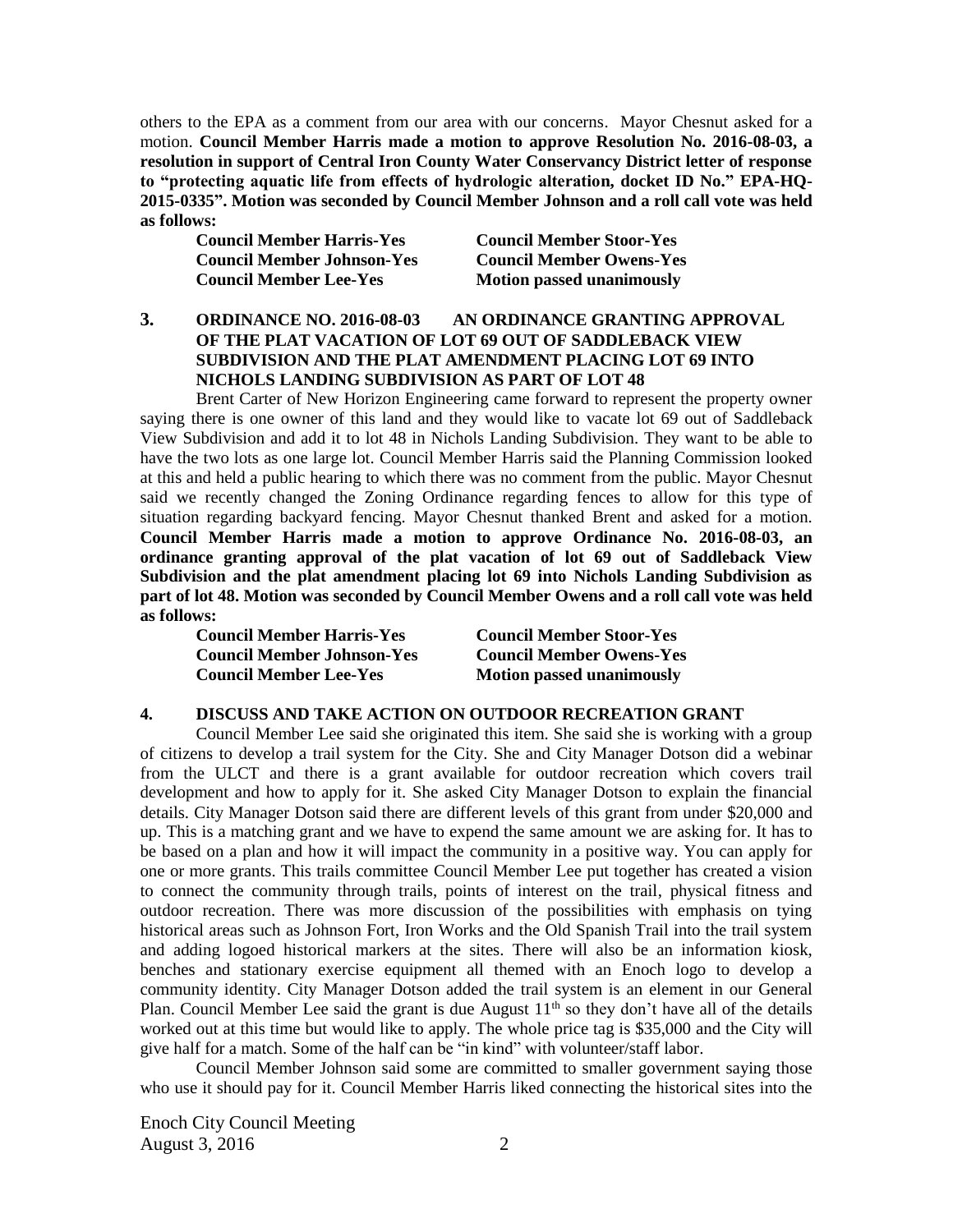trail and expressed confidence in Council Member Lee's ability to get things done. Council Member Owens said he would be fine to apply if they don't need the whole fully developed plan at application time. Council Member Lee assured the City Council that the committee will continue to work to develop the plan fully. Mayor Chesnut suggested that people have contributed cash for a specific purpose before and donations may need to come into play at some point due to our budgetary constraints. Council Member Johnson asked about the strings attached. Council Member Lee said it has to be completed within a 24 months and that is the only string. Council Member Johnson said it is being pitched as a fitness opportunity and people pay to go to a gym so maybe it could be funded that way. Mayor Chesnut said the City needs to lead by being out in front and then the donation part could get started. There was more discussion of some of the things that could be implemented into the trail system.

Mayor Chesnut asked what Council Member Lee needs from the Council tonight. She said she wants their permission to apply for this grant and they have to commit to our match. Dan said it is not budgeted at this time and it would have to be in the budget to sign for the grant if approved. Council Member Harris asked Dan if we could open the budget and put some donations into the budget. Dan said we had allocated \$83,000 for park development. That grant did not happen so there is money but it is tied to the revenue line. He briefly discussed what could be done to make it work out in the budget. Council Member Harris said if other revenue sources come about then the City does not have to give cash for the match however we have to have it in our budget to apply for the grant. Dan said all of the money would have to go through the City. Mayor Chesnut asked for a motion to instruct the administration to assist the trails group in applying for this grant. Council Member Harris said he likes it and wished it were more developed however Council Member Lee has a well-deserved reputation for getting things done and she will see it through. If it were anyone else he would want more planned details.

**Council Member Harris made a motion to direct City staff to write, submit and apply for the grant. Council Member Owens seconded the motion and all voted in favor except Council Member Johnson who voted no.** 

## **5. PUBLIC COMMENTS-**

Dilworth Armstrong said he is thrilled with the way the Council is working with the Conservancy District on this EPA comment. If it were to go through it would affect Enoch in a negative way and he supports their decision to comment against this.

## **6. COUNCIL/STAFF REPORT**

Dan Jessen updated the Council saying XpressBillpay has a new app for Apple users to enhance their bill paying experience and we sent out a flyer about that with the newsletter. He said we have a very good working relationship with XpressBillpay.

City Manager Dotson reported the new animal shelter building will be started sometime this year. They went to LaVerkin to see their new shelter and got some information that there is a grant for up to \$4000 for design work from a private company. He would like to apply for the grant and he is ready to do that asking the City Council if that would be ok. We already have the money set aside. He said tomorrow is POST graduation for our two new officers. They passed and did well. He invited anyone to go with Chief Ames to Salt Lake for that. He met with the Iron County Rural Transportation Advisory Committee today and talked about the north belt route adding it will affect Enoch. Next year UDOT has the money to widen Minersville Hwy. from Midvalley south and he gave details. It will go to five lanes with a turn lane in the middle.

Julie Watson reported on the next agenda.

Mayor Chesnut said we will need an executive session for the purpose of strategy discussions and also reasonably imminent litigation. He said he got a letter from a concerned citizens of Garden Park today and has not had a chance to dig into it but will look at it and see if there is any action